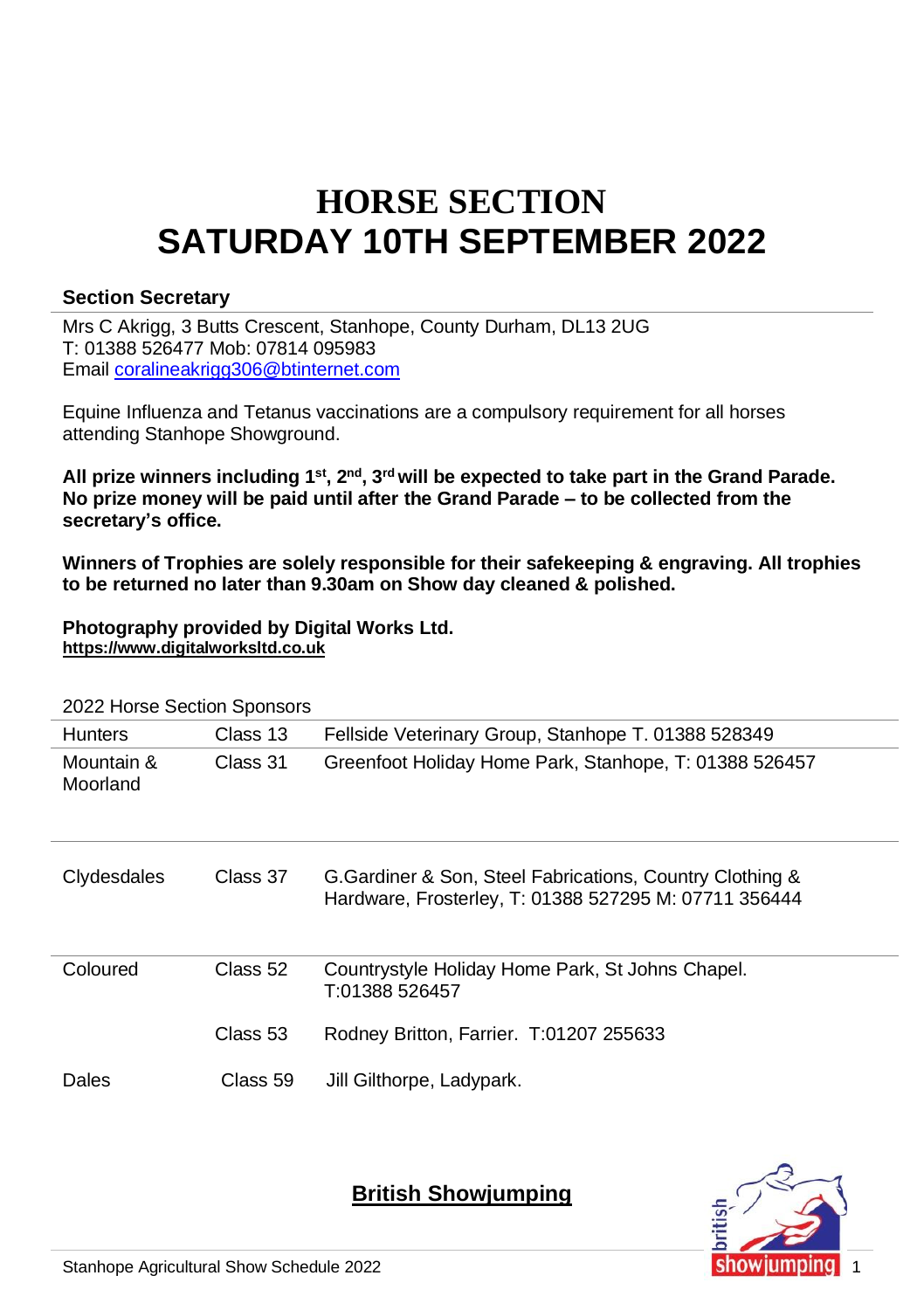Stanhope Show will once again host British Showjumping Senior Classes on Saturday 10th September starting at 9.30am.

Please refer to the British Showjumping website for the schedule.

.

We are delighted to offer an array of rugs and rosettes from our fabulous sponsors who are listed below.

**Stanhope Morningside Holiday Cottages** - These self catering holiday cottages can be found in Stanhope with spectacular views over open countryside. Weardale is the perfect place for landscapes, history, the great outdoors and of course time out for quiet contemplation. The two delightful byre conversions sit just a 5-minute stroll from Stanhope's village pubs and shops. Pets are welcome. Set adjoining the owners' farmhouse home, the cottages offer wonderful fell walking from the doorstep and an ideal base from which to explore the area's attractions.

All contact details can be found at [www.stanhopemorningside.co.uk](http://www.stanhopemorningside.co.uk/)

**Ramshaw Builders Ltd -** based in Stanhope has over 25 years' building experience.

Shaun and his team have extensive knowledge working throughout the dale and further afield and can offer a full design and build service.

Ramshaw builders undertake all aspects of building work including full renovations, barn conversions, new builds and extensions.

All contact details can be found at [www.ramshawbuilders.com](http://www.ramshawbuilders.com/)

**Allen Sykes Chartered Accountants** - with offices in Bishop Auckland, Barnard Castle and Stanhope, we serve a diverse range of clients in Weardale, Teesdale, the wider North Pennines region and beyond. We are able to offer you all of the services you would expect from a firm of chartered accountants and financial advisers with particular expertise in farming and tax planning. "We speak your language"

All contact details can be found at [www.allensykes.co.uk](http://www.allensykes.co.uk/)

**Ramshaw Architecture** – this is an architectural design practice based in Stanhope opened by Sarah Ramshaw in 2015.

Sarah has over 10 years' experience working throughout the North of England on domestic, commercial and agricultural projects.

Ramshaw Architecture offer a range of services from measures, surveys to full planning and building regulations applications.

Past projects have included barn conversions, agricultural buildings, extensions and new builds. All contact details can be found at [www.ramshawarchitecture.com](http://www.ramshawarchitecture.com/)

**Danny Wood Builders Ltd** – this is a local firm based in Stanhope. They offer a wide range of building services including full renovations, barn conversions, new builds and extensions.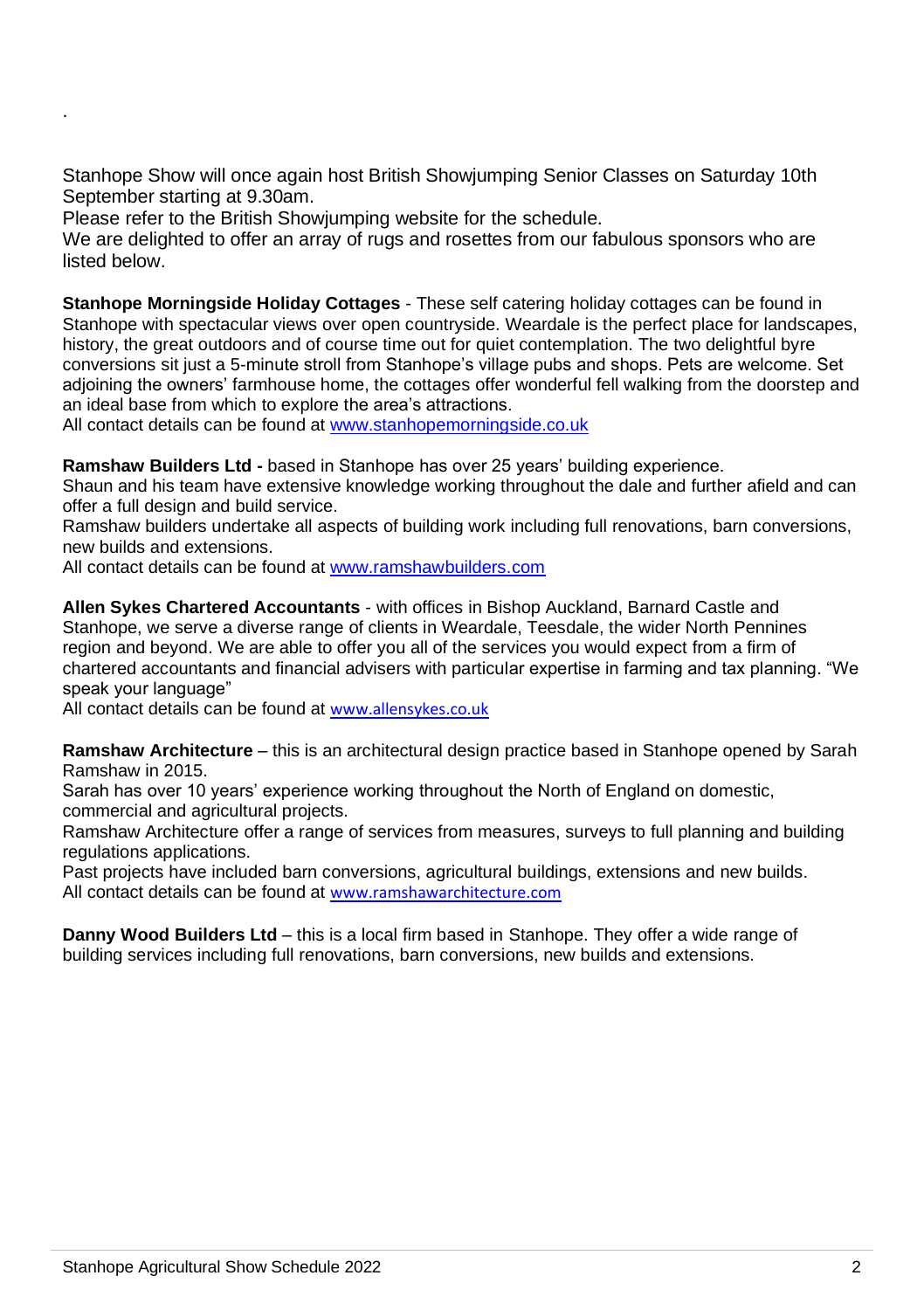### **In Hand & Ridden – Hunter, Cob & Riding Horse**

Judging 9.00 am Entry Fee £6 Prize Money £20, £10, £5

Judge : Mrs C McCullagh, Northallerton.

- 6. In Hand Mare or gelding under 14.2 hh four years old or over
- 7. In Hand Mare or gelding over 14.2hh four years old or over
- 8. In Hand youngstock up to 3 years old.<br>9. Ridden Cob 4 years old or over
- Ridden Cob 4 years old or over
- 10. Best Local Rider 16 years & under (within 12 miles of Showground)
- 11. Best Local Rider Adult over 16 years (within 12 miles of Showground)
- 12. Small Hunter/Light Weight Hunter -four year old or over gelding or mare to be ridden
- 13. Heavy Weight Hunter four year old or over gelding or mare to be ridden.
- Trophy: The Trueman Trophy (perpetual) for Champion In /hand kindly donated by P & W L Suddes of Farnley Sport Horses
- Trophy: H E Emerson Perpetual Cup for Best Ridden Hunter
- Trophy: The Louise Bradley Memorial Trophy donated by Darlington Vet Clinic for the winner of Class 12

### **Welsh Ponies Sections A & B**

Judging 9.15 am **Entry Fee £6** Prize Money £20, £10, £5

Judge: Miss K Wainwright, Macclesfield, Cheshire

- 14. Section A mare four years old or over with foal at foot
- 15. Foal eligible for registration as Section A
- 16. Section A Barren mare or gelding 4 years old or over.
- 17. Section A Yearling
- 18. Section A two or three year old colt or gelding
- 19. Section A two or three year old filly
- 20. Section A or B stallion

Section A Youngstock Championship 1st and 2nd prize winners from classes 15,17,18.19 to compete

Overall Section 'A' Championship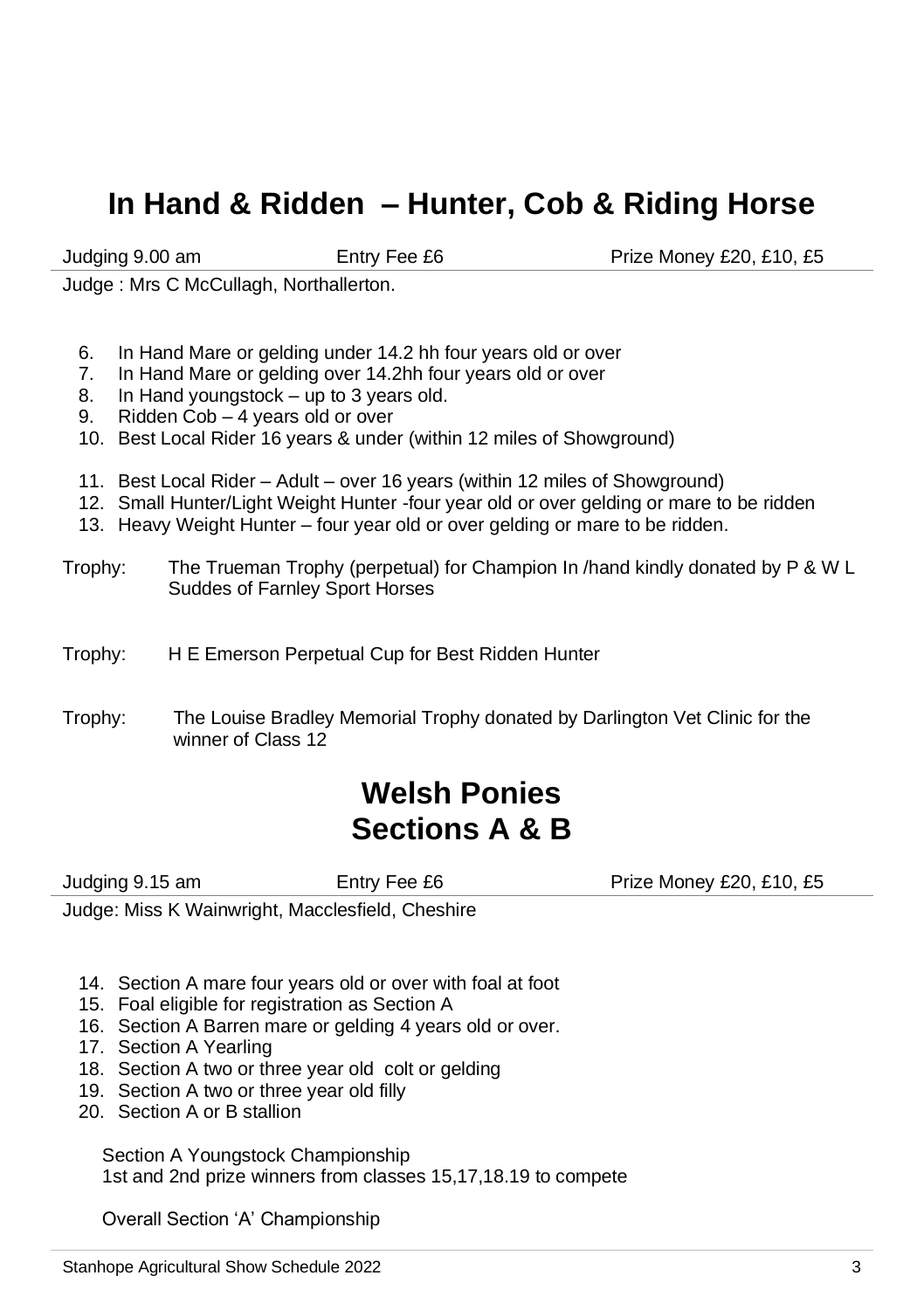1st and 2nd prize winners from classes 14,16 and 20 (Sec A) including Youngstock Champion and Reserve Youngstock Champion to compete

- 21. Section B mare four years old or over with foal at foot.
- 22. Foal eligible for registration as section B
- 23. Section B Barren mare or gelding 4 years old or over
- 24. Section B Yearling
- 25. Section B two or three year old colt or gelding
- 26. Section B two or three year old filly

Section B Youngstock Championship 1st and 2nd prizewinners from classes 22, 24, 25, 26 to compete

Overall Section B Championship

1st and 2nd prizewinners from classes 20 (Sec B), 21 & 23 including Youngstock Champion and Reserve Youngstock Champion to compete.

Supreme Champion Welsh (in Hand) Sections A & B Overall Champions and Reserve Champions from Sections A & B to compete

NB: In the event of insufficient entries, classes may be amalgamated at the judges' discretion.

| Trophy: | Rosette and Silver Salver (perpetual) for Supreme Overall Champion                                                                    |
|---------|---------------------------------------------------------------------------------------------------------------------------------------|
| Trophy: | The Wrentnall Trophy donated by John & Andrea Collin for the winner of Class 15<br>Section A Foal                                     |
| Trophy: | Perpetual Trophy donated by West End Dental Practice, Wolsingham to the<br>winner of class 17 - Section A Yearling                    |
| Trophy: | Perpetual Trophy donated by West End Dental Practice, Wolsingham to the<br>winner of Class 19 – Section A two or three year old filly |
| Trophy: | Perpetual Trophy donated by West End Dental Practice, Wolsingham to the Best<br>Section A Stallion - class 20                         |
| Trophy: | The Mardenway Stud Trophy (perpetual) for Section A Youngstock Champion<br>donated by Mrs E Ferguson                                  |
| Trophy: | The Lane Head Trophy (perpetual) for Section B Youngstock Champion donated<br>by Carolyn & Robert Akrigg                              |
| Shield: | Champion A Welsh Pony Shield donated by Mrs J A Stephens                                                                              |
| Trophy: | Perpetual Trophy for Champion B Welsh Pony sponsored by The Feed<br>Warehouse.                                                        |

# **Large Mountain & Moorland**

(in hand)

(Welsh C & D, Fell, Dales, Highland, New Forest & Connemara)

Judging 09:30 am Entry Fee £6 Prize Money £20, £10, £5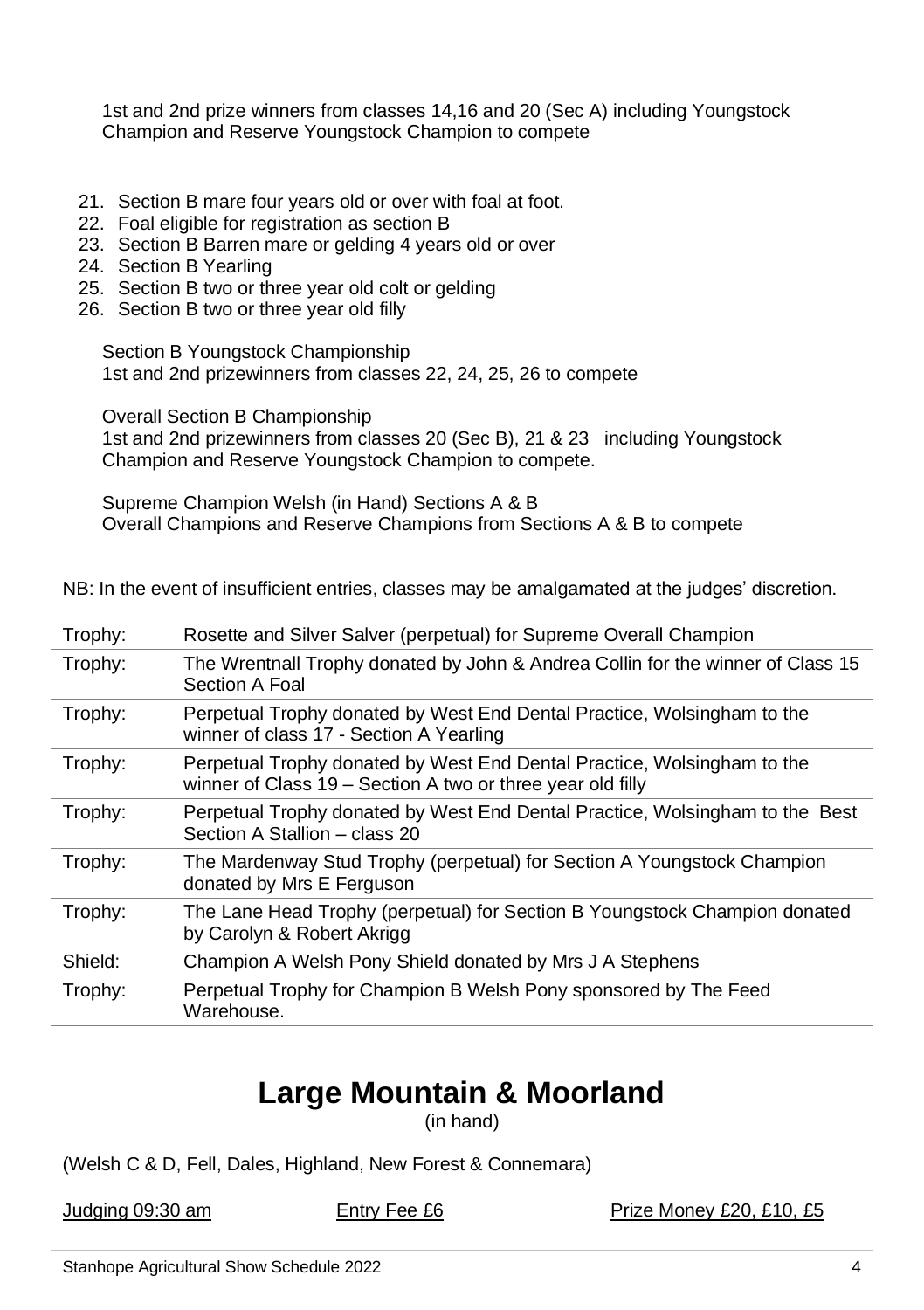Judge: Mrs J Aldred, Darlington

27. Mountain & Moorland stallion, mare or gelding 4 years old or over 28. Mountain & Moorland 1,2,3 year old colt, gelding or filly

### **Ridden Mountain & Moorland**

(large & small breeds)

29. Lead rein – Rider 8 years & under

30. First Ridden – Rider 12 years & under (no lead rein)

31. Open

(Please note riders entering the lead rein class cannot compete in First Ridden)

Champion Mountain & Moorland (in hand & ridden)

### **Donkeys**

Judging 10.00 am Entry Fee £6 Prize Money £20, £10, £5

Judge: Mr R Cunningham, Carluke Strathclyde

32. Stallions and Geldings 4 years and over

- 33. Mares 4 years and over and Broodmares 5 years and over with own foal at foot.
- 34. Youngstock Colts, Fillies and Geldings 1 3 years old
- 35. Pet Donkey for the donkey most suitable as a family pet
- 36. Driving class Open

Special Prize for Best Local Donkey donated by Mrs K Mews, Stanhope (Donkey to be within 25 mile radius of Stanhope) Trophy (perpetual) for Champion Donkey donated by Andy & Catherine Porter, Stanhope 1<sup>st</sup> & 2<sup>nd</sup> prize winners from classes 32, 33 & 34 to come forward.

This Show is affiliated to the Donkey Breed Society and all donkey classes will be judged according to DBS rules. Classes are open to all donkeys, but DBS rosettes will be awarded to DBS members only.

The In Hand Champion Donkey at this show automatically qualifies for the relevant Championship at the DBS Annual Supreme Championship Show in August 2022, provided it is owned by a fully paid up member of the DBS. A donkey may win more than one Championship at shows but will qualify only once for the DBS Championship Show. Where the In Hand Champion donkey has previously qualified, the Reserve Champion Donkey will be deemed the **Qualifier** 

If entries are insufficient it may be necessary to amalgamate the classes at the discretion of the judge.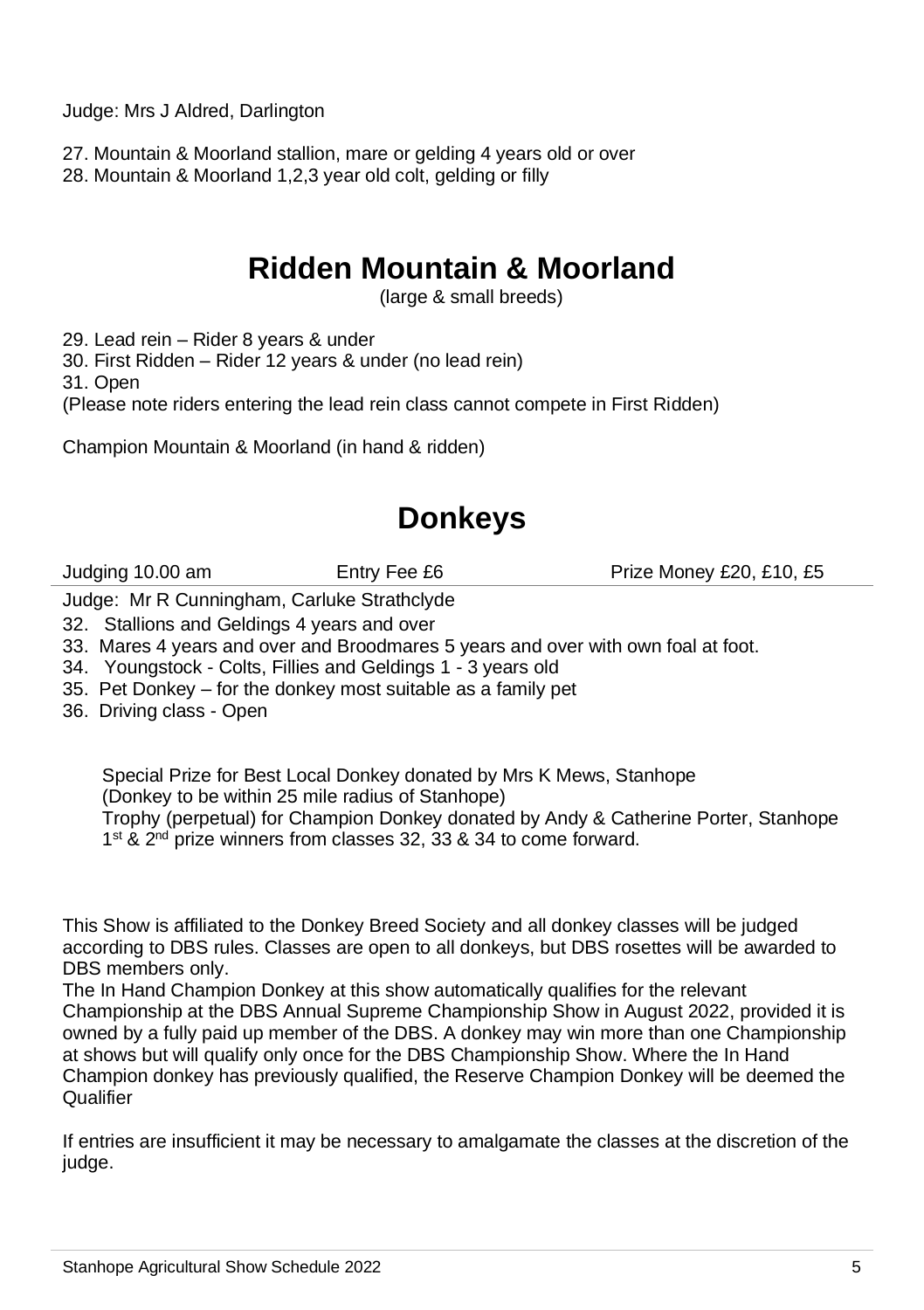# **SUNDAY 11TH SEPTEMBER 2022**

**All prize winners including 1st, 2nd, 3rd will be expected to take part in the Grand Parade. No prize money will be paid until after the Grand Parade**

### **Clydesdale Horses & Ridden Heavy Horse**

Judging 9.30 am Entry Fee £6 Prize Money £20, £10, £5

Judge: Mr S Leverett, Holywell, Flintshire.

- 37. Brood mare with foal at foot
- 38. Colt or filly foal
- 39. Three year old or over gelding
- 40. Three year old or over mare
- 41. Pair of Clydesdales
- 42. Yearling or two year old colt, gelding or filly (if sufficient entries this class may be split but judged simultaneously)

Judging of the Clydesdale Shield

The Clydesdale Horse Society Shield will be awarded to the best yearling or two year old colt or filly (excluding Grade-ups), registered or eligible for registration in the Society Stud Book, not having won a Shield before in its lifetime. The exhibitor must be a current member of The Clydesdale Horse Society.

Championship – Trophy (perpetual) for best Clydesdale

43. Young Handlers Class (judged after Championship)

An engraved medal is presented by The Clydesdale Horse Society to the best young handler aged 12 to 16 on the day of the show who has not already qualified in 2021.The capabilities of the handler are to be assessed, not the animal being led. The qualifier will be eligible to compete in the final at The Royal Highland Show in 2022.

44. Ridden Heavy Horse

# **Heavy Horse Turnout**

A grant of £100 will be made for each horse entered in the Turnout Classes instead of Prize Money. No entry fee for classes 45 - 48

Judge: Mrs N Pargeter, Northallerton

- 45. Single Horse driven to a Stallion Cart or Ladies Cart. Judged 11:30 am
- 46. Best Team of Three or Four Turnout and Mudded 12: 00 noon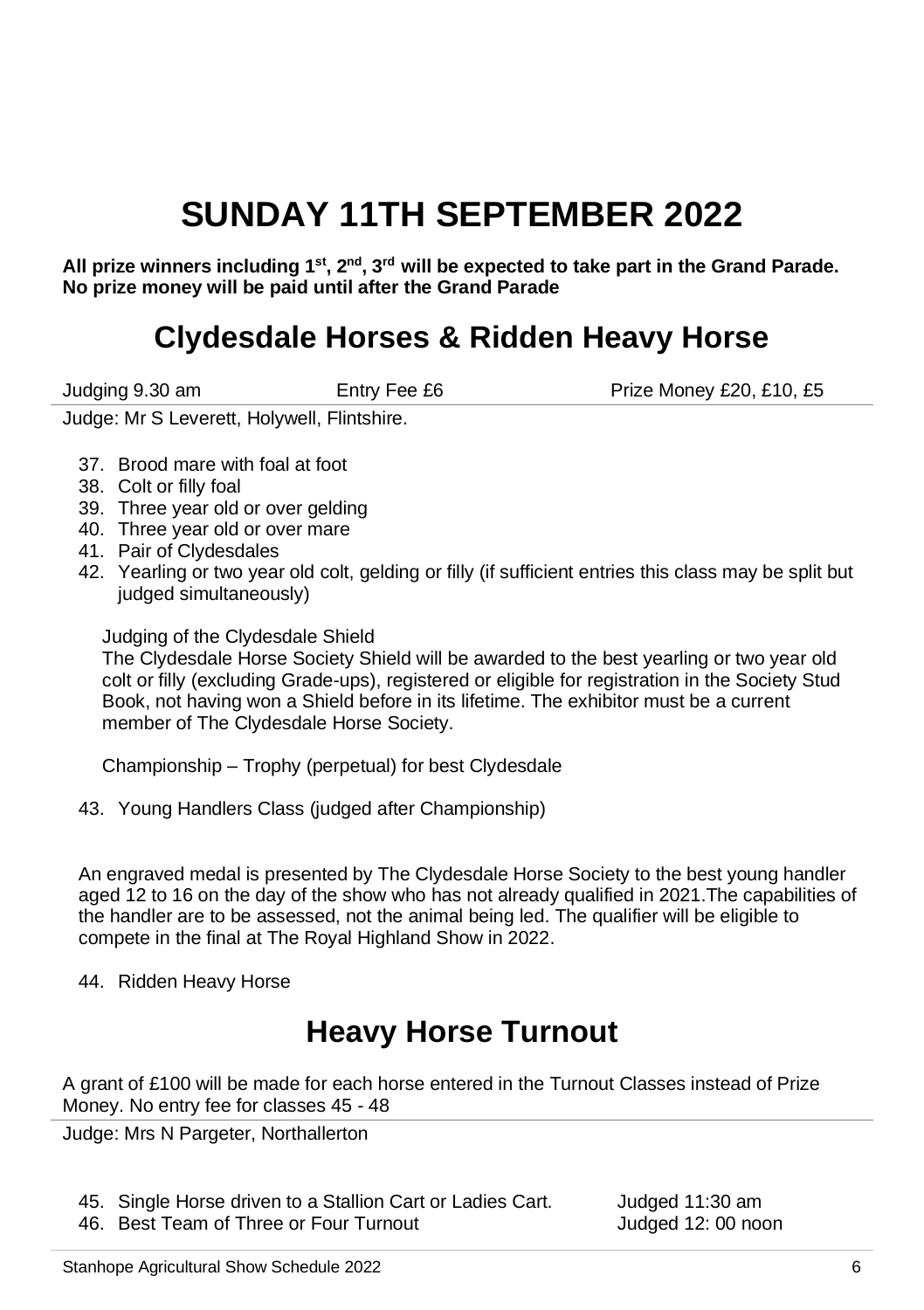- 
- 48. Best Single Heavy Horse Turnout

47. Best Pair Heavy Horse Turnout<br>48. Best Single Heavy Horse Turnout and Theory Sudded directly before Grand Parade

Please note classes 46, 47, 48 will be split into agricultural and trade turnout as appropriate and judged simultaneously.

Society Trophy for Class 48 & Society Shield for Championship.

In the event of classes being under subscribed the Society retains the right to amalgamate classes at its own discretion.

### **Coloured Horses & Ponies (Skewbald, Piebald & Appaloosa)**

Judging 9.15 am **Entry Fee £6** Prize Money £20, £10, £5

Judge: Miss V Hodgett, Burnley, Lancashire.

- 49. Best Coloured in hand 1, 2 or 3 year old, colt, filly or gelding
- 50. Best Coloured in hand Non Native type 4 years old or over.
- 51. Best Coloured in hand, Traditional type 4 years old or over.
- 52. Best colour & markings in hand to be judged 90% colour & markings 10% conformation & soundness
- 53. Ridden Coloured 4 years old or over.

Trophy: Best ridden horse kindly donated by Mr W Stobbs

Shield: Champion (including ridden) kindly donated by Greenfoot Holiday Home Park

# **Dales Ponies**

Judging 9.00am **Entry Fee £6** Prize Money £20, £10, £5

Judge: Miss L Pennel, Richmond, North Yorkshire

Please include registration number of Dales pony on entry form

- 54. Brood Mare with foal at foot
- 55. Foal
- 56. Three year old or over gelding
- 57. Three year old or over mare
- 58. Yearling or two year old colt, gelding or filly
- 59. Mare or Gelding to be ridden before the judge

A Special / Performance rosette offered by the Dales Pony Society for the best registered Dales Pony shown by an exhibitor who produces a current membership card in the ring.

| Trophy: | The Tommy Wilson Memorial Trophy for Best Dales Pony                                    |
|---------|-----------------------------------------------------------------------------------------|
| Shield: | B.A.T. & L.J.T. Shield for Best Brood Mare- kindly donated<br>by Thompson Bros. Coundon |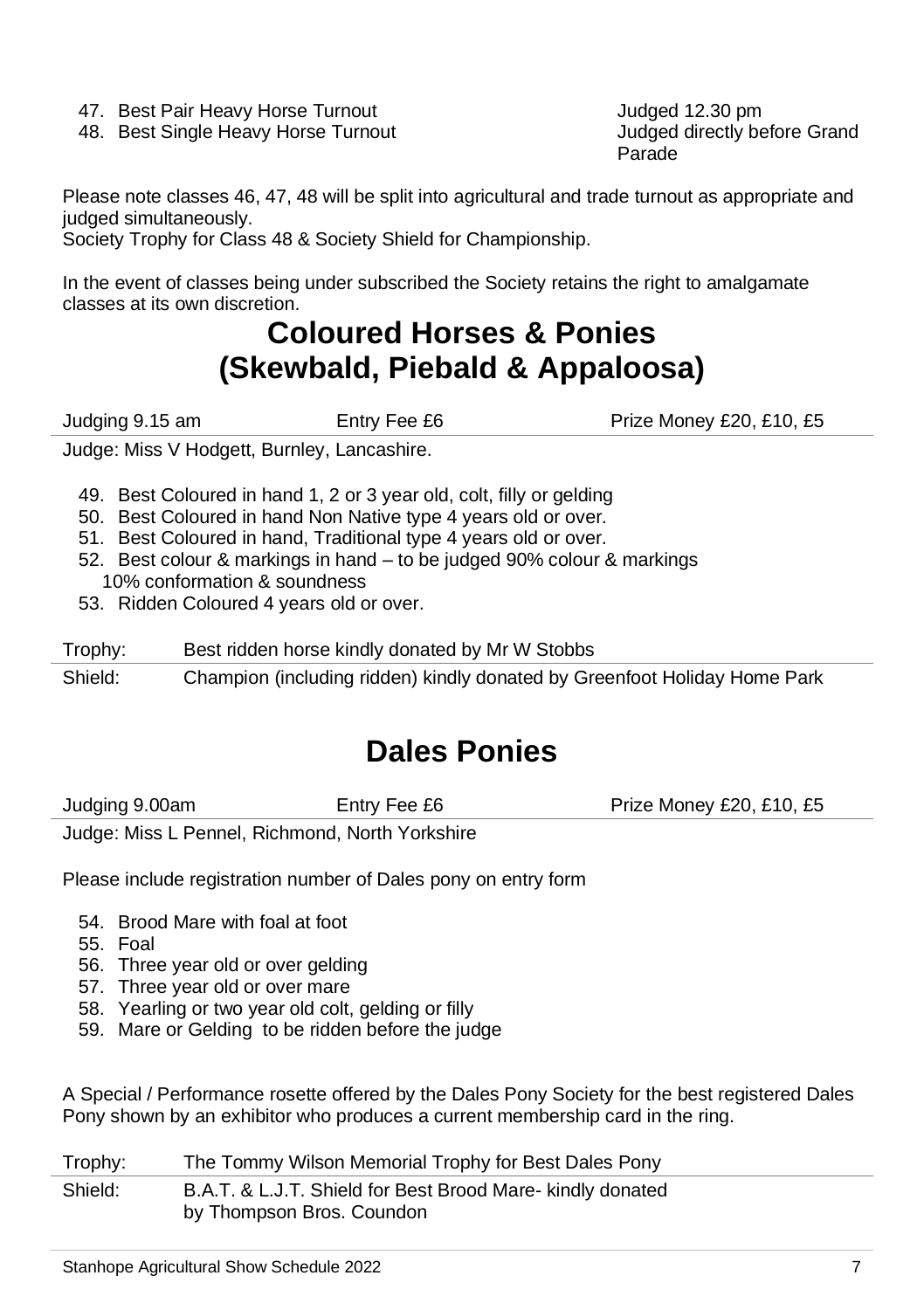### **Horse and Pony Driving Classes**

Judging 11:00 **Entry Fee £6** Prize Money £20, £10, £5

Judge: Mr P Metcalfe, Carnforth, Lancashire

- 60. Private Driving Class
- 61. Tradesman's Turnout
- 62. Exercise Cart Class
- 63. Junior Driving Class (16 years and under)

Trophy for Champion kindly donated by Fellside Veterinary Practice Trophy for winner of class 63 kindly donated by The South Durham Horse & Pony Driving Society.

### **Side Saddle**

Judging 9.15 am Entry Fee £6 Prize Money £20, £10, £5

Judge: Mrs P.K. Henderson, Belford, Northumberland.

64. The Side Saddle Association Equitation Championships Open Qualifying Class

Run under SSA Rules defined in the current Member's Handbook. Open to SSA Members and Non-Members. Members carrying their current Championship Points Cards are eligible for SSA rosettes to 3rd Adult and 3rd Junior places and SSA Championship Points. **Southernden** Farm offers a rosette to the highest placed Member aged under 14 on 1st January of the current year. A rosette in memory of **The Late Mr R Philpot** is offered to the Adult Member and **Manor Grange Stud Show Centre** to the Junior Member, judged to be the best turned out. Hats to current Safety Standard or above must be worn.

65. Best Horse or Pony Ridden Side Saddle

Open to horses and ponies 4 years old or over: conformation & manners will be taken into consideration; horses/ponies will not be stripped. A Special rosette will be awarded to the highest placed Adult and Junior Members of the SSA carrying their current Championship Points Cards. Hats to current Safety Standard or above must be worn. The Highest placed **coloured exhibit** (who has not already qualified) receives a Special Rosette and qualifies for the Side Saddle Final at the **CHAPS Championship Show**. Open to any type of exhibit. Riders must be 16 or over. Riders/Owners need not be a member or their exhibit registered with CHAPS at the time of qualification, but in order to compete at the Championships, the Rider/Owner must be a showing member and their horse/pony registered with CHAPS before entering the final. Lead Rein competitors are eligible for this class. Leaders must be correctly dressed